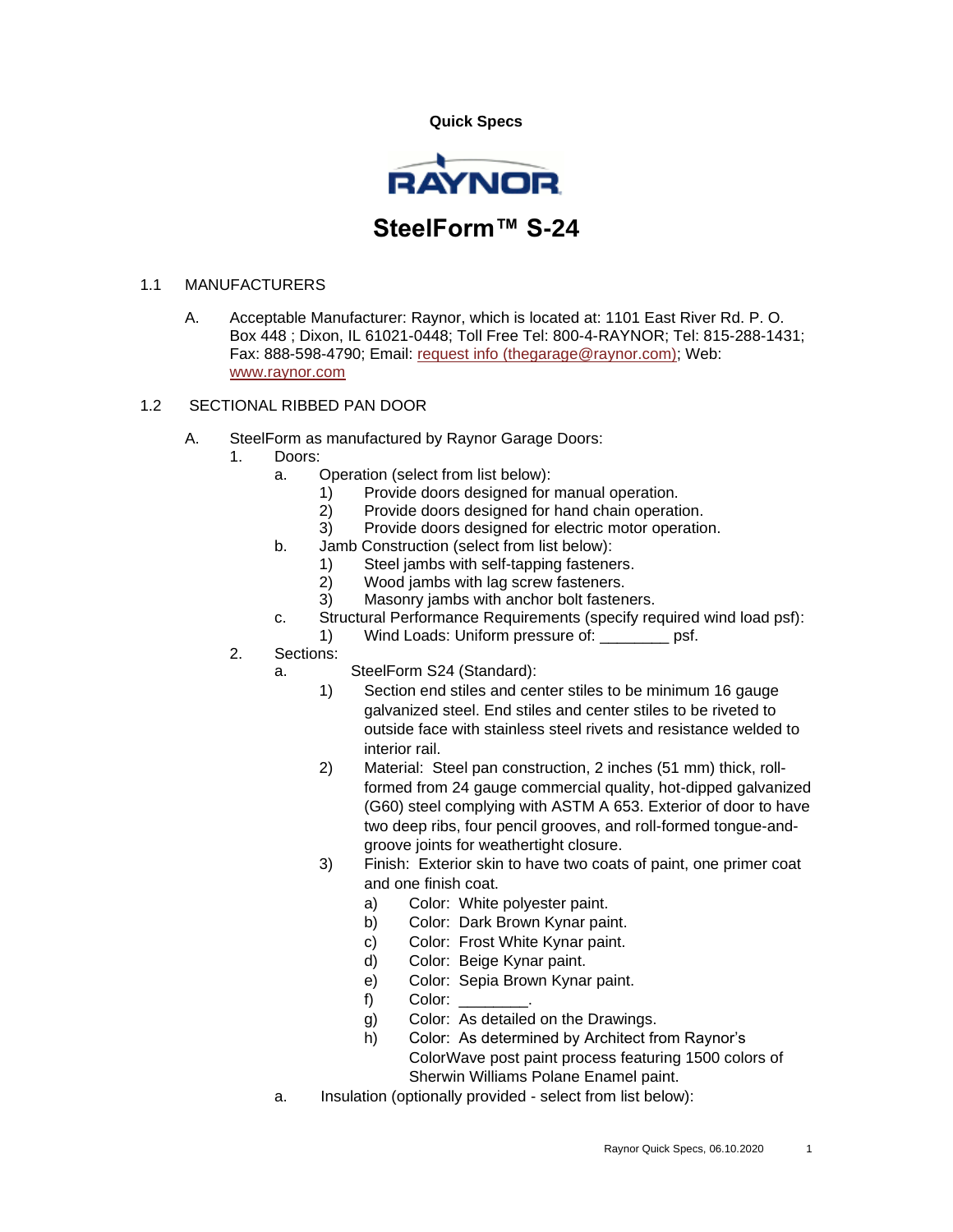- 1) Expanded polystyrene with R-value of 7.70 with white impactresistant textured covers.
- 2) Expanded polystyrene with R-value of 7.70 with 26 gauge hotdipped galvanized steel covers, stucco embossed and painted gray.
- 3) Expanded polystyrene with R-value of 7.70 with 24 gauge hotdipped galvanized steel covers, painted gray.
- 4) Expanded polystyrene with R-value of 7.70 with 20 gauge hotdipped galvanized steel covers, painted gray.
- b. Seals: Bottom of door to have flexible U-shaped vinyl seal retained in aluminum rail. Optional blade seal on top section to prevent airflow above header
- c. Trussing: Doors designed to withstand specified wind load. Deflection of door in horizontal position to be maximum of 1/120th of door width.
- 3. Windows: Locations to comply with door elevation drawings. Select from list below)
	- a. 24 inches by 8 inches (610 mm by 203 mm) rectangular window encased in a two-piece black frame.
	- b. Full-view window consisting of aluminum stile and rail construction and color matched to door exterior with powdercoat paint.
- 4. Glazing: Windows to be provided as follows:
	- a. Glass consisting of one pane of 1/8 inch (3.2 mm) thick DSB glass.

5. Glazing: Windows to be provided with insulated glazing units as follows: a. Glass consisting of two panes of 1/8 inch (3.2 mm) thick DSB glass.

- 6. Glazing: Full View to be provided as follows:
	- b. Impact Rated Glazing: 11/32 inch (8.37 mm) Clear Impact Glass.
	- c. Impact Rated Glazing: 11/32 inch (8.37 mm) Tinted Bronzer Impact **Glass**
	- d. Impact Rated Glazing: 11/32 inch (8.37 mm) Tinted Green Impact **Glass**
	- e. Impact Rated Glazing: 11/32 inch (8.37 mm) White Interlayer Impact Glass.
	- f. Non-Impact Rated Glazing: 1/8 inch (3.2 mm) Clear Glass consisting of one pane of 1/8 inch (3.2 mm) DSB non-insulated glass.
	- g. Non-Impact Rated Glazing: 3/16 inch (4.8 mm) Clear Glass consisting of one pane of 3/16 inch (4.8 mm) non-insulated glass.
	- h. Non-Impact Rated Glazing: 1/4 inch (6.4 mm) Clear Glass consisting of one pane of 1/4 inch (6.4 mm) non-insulated glass.
	- i. Non-Impact Rated Glazing: 1/8 inch (3.2 mm) Clear Tempered Glass consisting of one pane of 1/8 inch (3.2 mm) non-insulated glass.
	- j. Non-Impact Rated Glazing: 1/4 inch (6.4 mm) Clear Tempered Glass consisting of one pane of 1/4 inch (6.4 mm) non-insulated glass.
	- k. Non-Impact Rated Glazing: 3/16 inch (4.88 mm) Clear Tempered Glass consisting of one pane of 3/16 inch (4.88 mm) non-insulated glass.
	- l. Non-Impact Rated Glazing: 1/4 inch (6.4 mm) Clear Laminated Glass consisting of one pane of 1/4 inch (6.4 mm) non-insulated glass.
	- m. Non-Impact Rated Glazing: 1/4 inch (6.4 mm) Clear Wire Glass consisting of one pane of 1/4 inch (6.4 mm) non-insulated glass.
	- n. Non-Impact Rated Glazing: 1/8 inch (3.2 mm) Tinted Glass consisting of one pane of 1/8 inch (3.2 mm) non-insulated glass.
	- o. Non-Impact Rated Glazing: 1/4 inch (6.4 mm) Tinted Glass consisting of one pane of 1/4 inch (6.4 mm) non-insulated glass.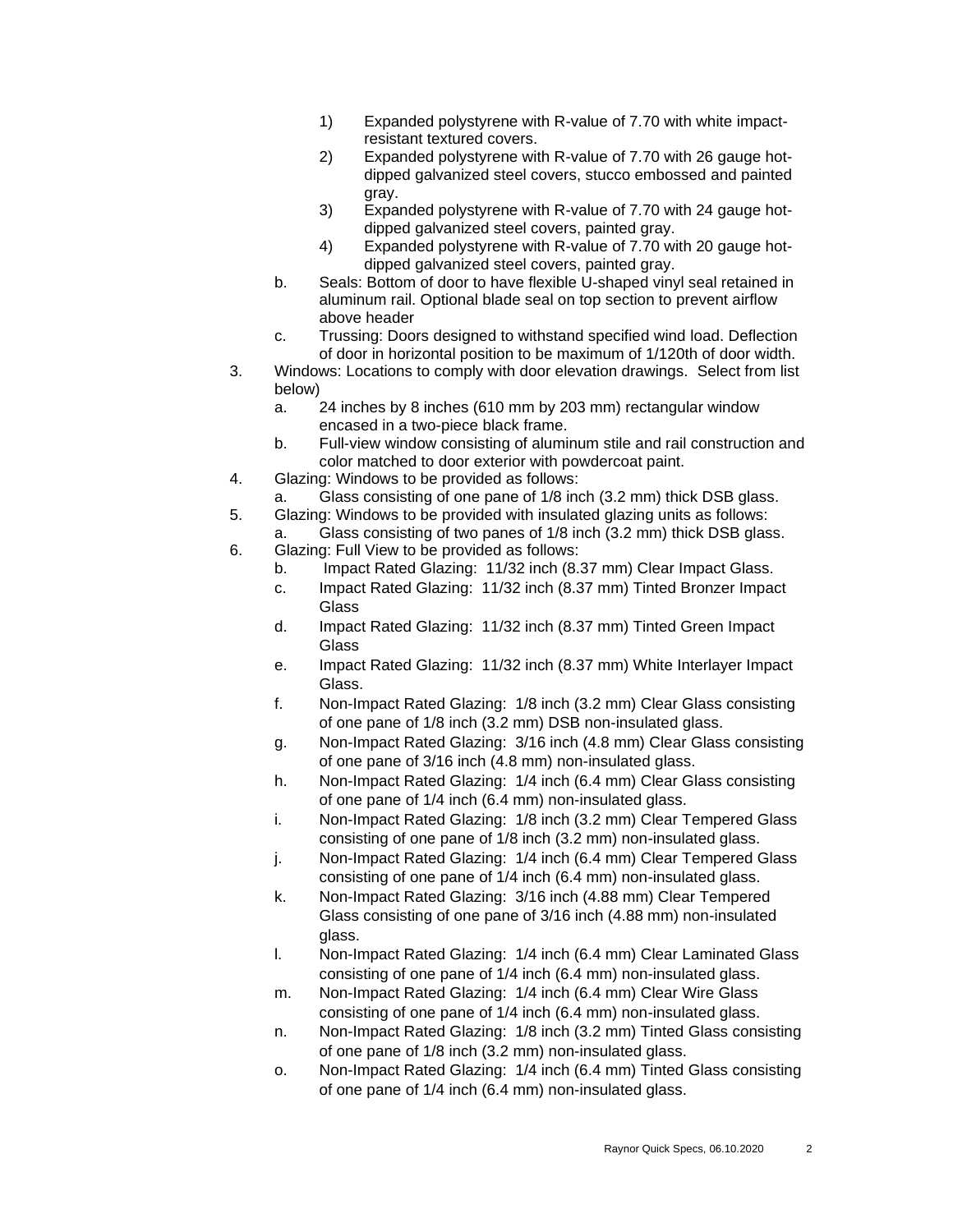- p. Non-Impact Rated Glazing: 1/8 inch (3.2 mm) Tinted Tempered Glass consisting of one pane of 1/8 inch (3.2 mm) non-insulated glass.
- q. Non-Impact Rated Glazing: 1/4 inch (6.4 mm) Tinted Tempered Glass consisting of one pane of 1/4 inch (6.4 mm) non-insulated glass.
- r. Non-Impact Rated Glazing: 1/2 inch (12.69 mm) Insulated Clear Glass consisting of two panes of 1/8 inch (3.2 mm) DSB insulated glass.
- s. Non-Impact Rated Glazing: 1/2 inch (12.69 mm) Insulated Clear Tempered Glass consisting of two panes of 1/8 inch (3.2 mm) Tempered insulated glass.
- t. Non-Impact Rated Glazing: 1/2 inch (12.69 mm) Insulated Low E DSB Glass consisting of two panes of 1/8 inch (3.2 mm) DSB insulated glass.
- u. Non-Impact Rated Glazing: 1/2 inch (12.69 mm) Insulated Low E Tempered Glass consisting of two panes of 1/8 inch (3.2 mm) Tempered insulated glass.
- v. Non-Impact Rated Glazing: 1/8 inch (3.2 mm) Clear Acrylic consisting of one pane of 1/8 inch (3.2 mm) Acrylic glazing.
- w. Non-Impact Rated Glazing: 1/8 inch (3.2 mm) Clear Lexan consisting of one pane of 1/8 inch (3.2 mm) Lexan glazing.
- x. Non-Impact Rated Glazing: 1/4 inch (6.4 mm) Clear Acrylic consisting of one pane of 1/4 inch (6.4 mm) Acrylic glazing.
- y. Non-Impact Rated Glazing: 1/4 inch (6.4 mm) Clear Lexan consisting of one pane of 1/4 inch (6.4 mm) Lexan glazing.
- 7. Mounting: Sections mounted in door opening using (select from list below):
	- a. Between-Jamb Bracket Mounting: sections mounted between door jambs, seal against exterior perimeter seal installed along vertical and top horizontal edges of jambs.
	- b. Lap Jamb Angle Mounting: section overlap door jambs by 1 inch (25 mm) on each side of door opening.
- 8. Track:
	- c. Material: Hot-dipped galvanized steel (ASTM A 653), fully adjustable for adequate sealing of door to jamb or weatherseal.
	- d. Configuration Type (select from list below):
		- 1) Configuration Type: Normal Headroom.
		- 2) Configuration Type: Low Headroom.
		- 3) Configuration Type: Vertical Lift.
		- 4) Configuration Type: Lift-Clearance.
		- 5) Configuration Type: Incline.
		- 6) Configuration Type: Contour.
	- e. Track Size (select from list below):
		- 1) Size: 2 inches (51 mm).
		- 2) Size: 3 inches (76 mm).
	- f. Mounting (select from list below):
		- 1) Bracket-Mount using adjustable track brackets for use on 2-inch track with wood jambs.
		- 2) Floor-to-Header Angle-Mount consisting of continuous angle extending from the floor up to the door header for use with steel, wood, or masonry jambs. Continuous angle size not less than 2- 5/16 inches by 4 inches by 3/32 inch (59 by 102 by 2.5 mm) on 2-inch track and 3-1/2 inches by 5 inches by 1/8 inches (89 by 127by 3.2 mm) on 3-inch track.
		- 3) Floor-to-Shaft Angle-Mount consisting of continuous angle extending from the floor, past header, completely up to door shaft for use with steel, wood, or masonry jambs. Continuous